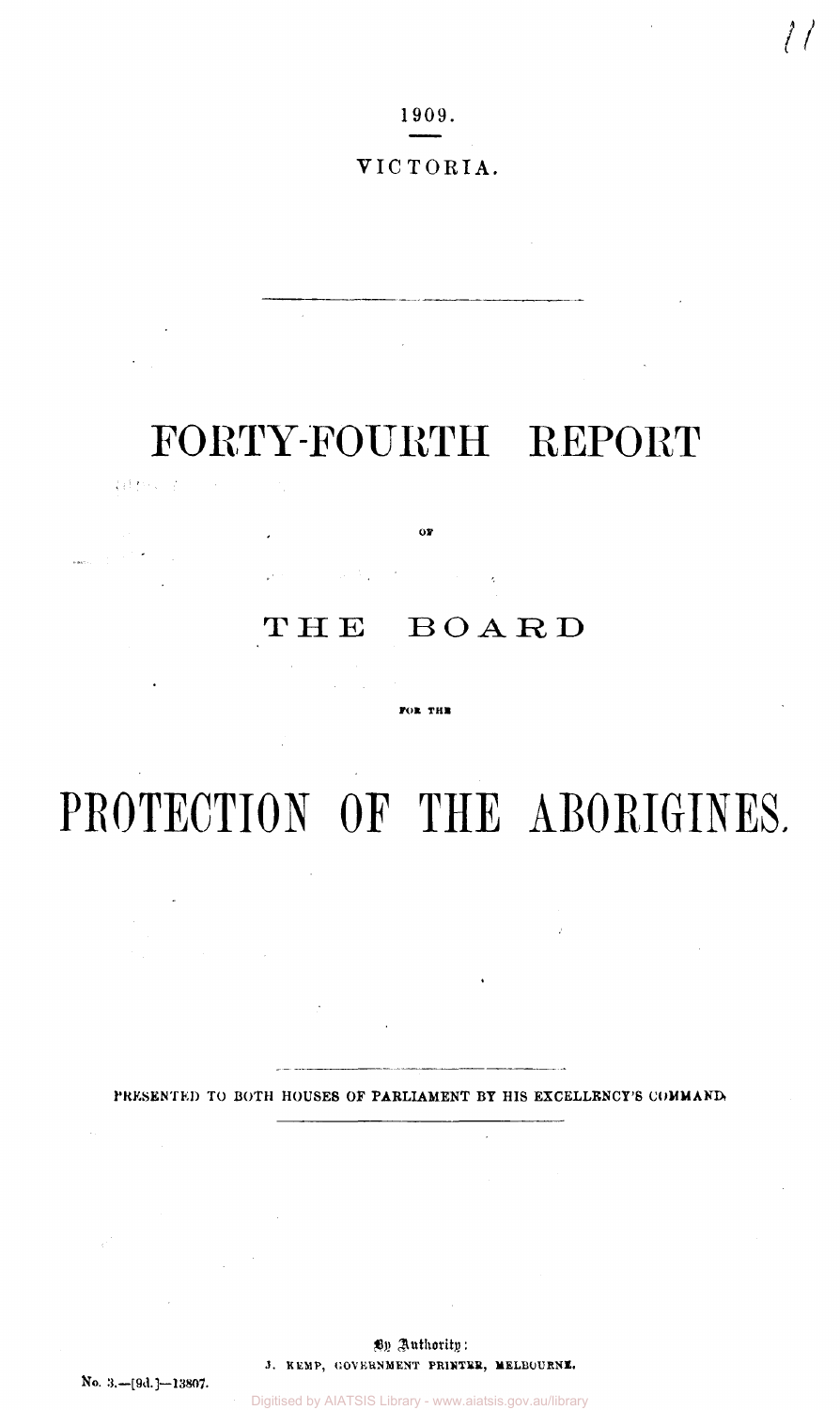## MEMBERS OF THE BOARD FOR THE PROTECTION OF ABORIGINES.

The Honorable the Chief Secretary, Chairman. H. P. Keogh, Esq., M.L.A., Vice-Chairman. Mrs. Anne F. Bon. W. Anderson, Esq. *W.* D. Beazley, Esq., M.L.A. The Honorable E. H. Cameron, M.L.A. The Honorable W. A. Watt, M.L.A. W. E. Morris, Esq.

### WM. J. DITCHBURN,

Acting **Secretary.** 

|                        |                      | APPROXIMATE COST OF REPORT. |                      |          |         |     |                  |              |          |  |
|------------------------|----------------------|-----------------------------|----------------------|----------|---------|-----|------------------|--------------|----------|--|
| Preparation-Not given. |                      |                             |                      |          |         |     |                  |              | .Е. п. – |  |
| Printing (400 copies)  | <br>$\bullet\bullet$ | $\cdot\cdot$                | $\ddot{\phantom{0}}$ | $\cdots$ | $\cdot$ | . . | $\bullet\bullet$ | $^{\bullet}$ | 700      |  |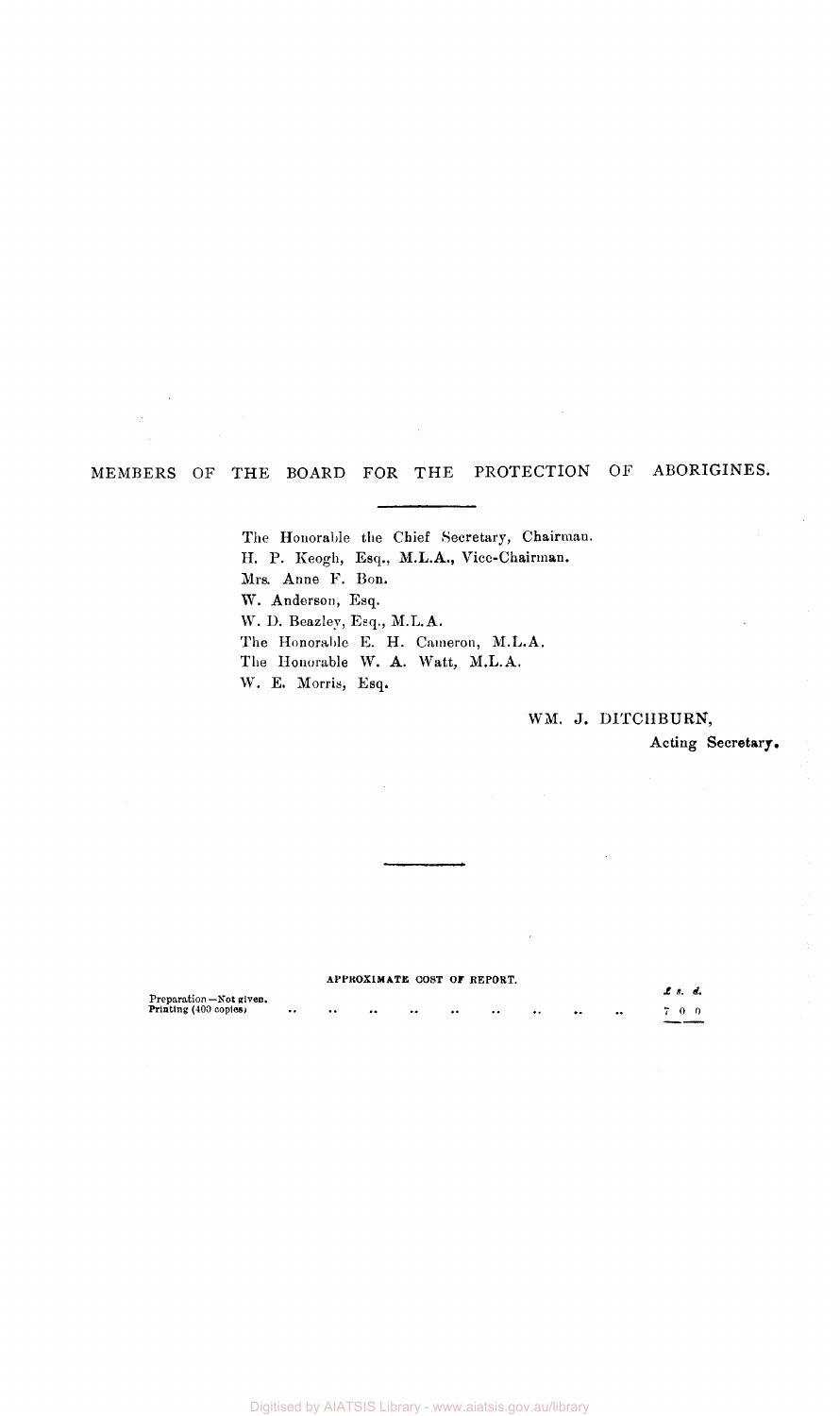## REPORT.

#### Melbourne, 6th October, 1908.

### MAY IT PLEASE YOUR EXCELLENCY.

The Board for Protection of the Aborigines have the honour to submit for Your Excellency's consideration their Forty-fourth Report on the condition of the aborigines of this State, together with the reports from the managers of the stations and other papers.

The Board regret to record the death of Mr. G. H. Bennett, M.L.A., who always took a deep interest in the aborigines, and whose services as a member of the Board since June, 1904, were highly appreciated.

Mr. Joseph Shaw, Superintendent of Coranderrk, retired from that position on thé 15th June, 1908. Pending a permanent appointment, the station is being controlled by Mr. F. T. Buhner, of Lake Tyers Station.

The number of aborigines and half-castes under the care of the Board on the 30th June, 1908, was 265, as per statement annexed: —

|                                         | Station.  |           |          |                         | Total.           | ٠        | Average<br>Attendance. |
|-----------------------------------------|-----------|-----------|----------|-------------------------|------------------|----------|------------------------|
| Coranderrk                              |           | $\cdots$  | $\cdots$ |                         | 61               | $\cdots$ | 60                     |
| Lake Condah                             |           |           |          |                         | 56               | $\cdots$ | 40                     |
| Lake Tyers                              | .         |           | $\cdots$ |                         | 82               | $\cdots$ | 64                     |
| $\mathbf{Dep\delta t s}$ —              |           |           |          |                         |                  |          |                        |
| Antwerp                                 | $\cdots$  | $\ddotsc$ |          |                         | 3                |          |                        |
| Framlingham                             | $\ddotsc$ |           |          | $\cdots$                | 18               |          |                        |
| Goyura                                  |           |           |          | $\cdots$                | 3                |          |                        |
| $\mathcal{L}_{\text{max}}$<br>Koondrook | .         |           |          | $\cdots$                | ı                |          |                        |
| Lindenow                                |           |           |          | $\cdots$                | $\boldsymbol{2}$ |          |                        |
| Mildura                                 | $\cdots$  |           | $\cdots$ |                         | 14               |          |                        |
| Stratford                               | $\cdots$  | $\cdots$  | $\cdots$ | $\cdots$                | 7                |          |                        |
| Swan Hill<br>十一里                        | $\ddotsc$ |           |          | $\bullet\bullet\bullet$ | 15               |          |                        |
| Wahgunyah                               |           |           | $\cdots$ |                         | 3                |          |                        |
|                                         | Total     |           | $\cdots$ | $\cdots$                | 265              |          |                        |
|                                         |           |           |          |                         | _______          |          |                        |

Statement showing the number of blacks and half-castes under the care of the Board :—

|                                             |           |           |           | Blacks. | Half-Castes | Total. |
|---------------------------------------------|-----------|-----------|-----------|---------|-------------|--------|
| Number at stations, &c., on 30th June, 1907 |           |           |           | 189     | 81          | 270    |
| Births during $1907-8$                      |           | $\cdots$  |           | 2       |             | 3      |
| Returned to stations                        | $\cdots$  | $\cdots$  | $\cdots$  | 3       | 2           | 6      |
| Totals                                      |           | $\ddotsc$ | $\ddotsc$ | 194     | 85          | 279    |
| Died during $1907-8$                        |           |           | $\cdots$  | 12      | 2           | 14     |
| <b>Present number</b>                       | $\ddotsc$ |           | $\cdots$  | 182     | 83          | 265    |

The returns of births, marriages, and deaths were as follow:—

|                     | Station.                |                         |                         | Birth. |           | Marriages. |           | lleaths. |
|---------------------|-------------------------|-------------------------|-------------------------|--------|-----------|------------|-----------|----------|
| <b>Coranderrk</b>   | $\cdots$                |                         | $\cdots$                |        | $\cdots$  | 2          | $\ddotsc$ | -3       |
| Lake Condah         |                         | $\bullet\bullet\bullet$ | $\cdots$                |        |           |            |           | 3        |
| Lake Tvers          | $\cdots$                |                         |                         |        | $\ddotsc$ |            | $\cdots$  | ō        |
| Lake Wellington     | $\cdots$                |                         |                         |        | $\cdots$  |            |           |          |
| Depôts<br>$\ddotsc$ | $\bullet\bullet\bullet$ |                         | $\bullet\bullet\bullet$ |        |           |            | $\cdots$  | 3        |
|                     |                         |                         |                         |        |           |            |           |          |
|                     | Totals                  | $\cdots$                | $\cdots$                | 3      | $\cdots$  | 2          | $\ddotsc$ | 14       |
|                     |                         |                         |                         |        |           |            |           |          |

The general state of health of the aborigines has been fairly good. Although fourteen deaths occurred, seven were those of people over the age of 60 years. Four **children** under the age of two years are included in the total. One lamentable occurrence took place at Lake Tyers Station, by which Charlotte Wheeler lost her life. The poor old woman accidentally set tire to her house and was burnt to death.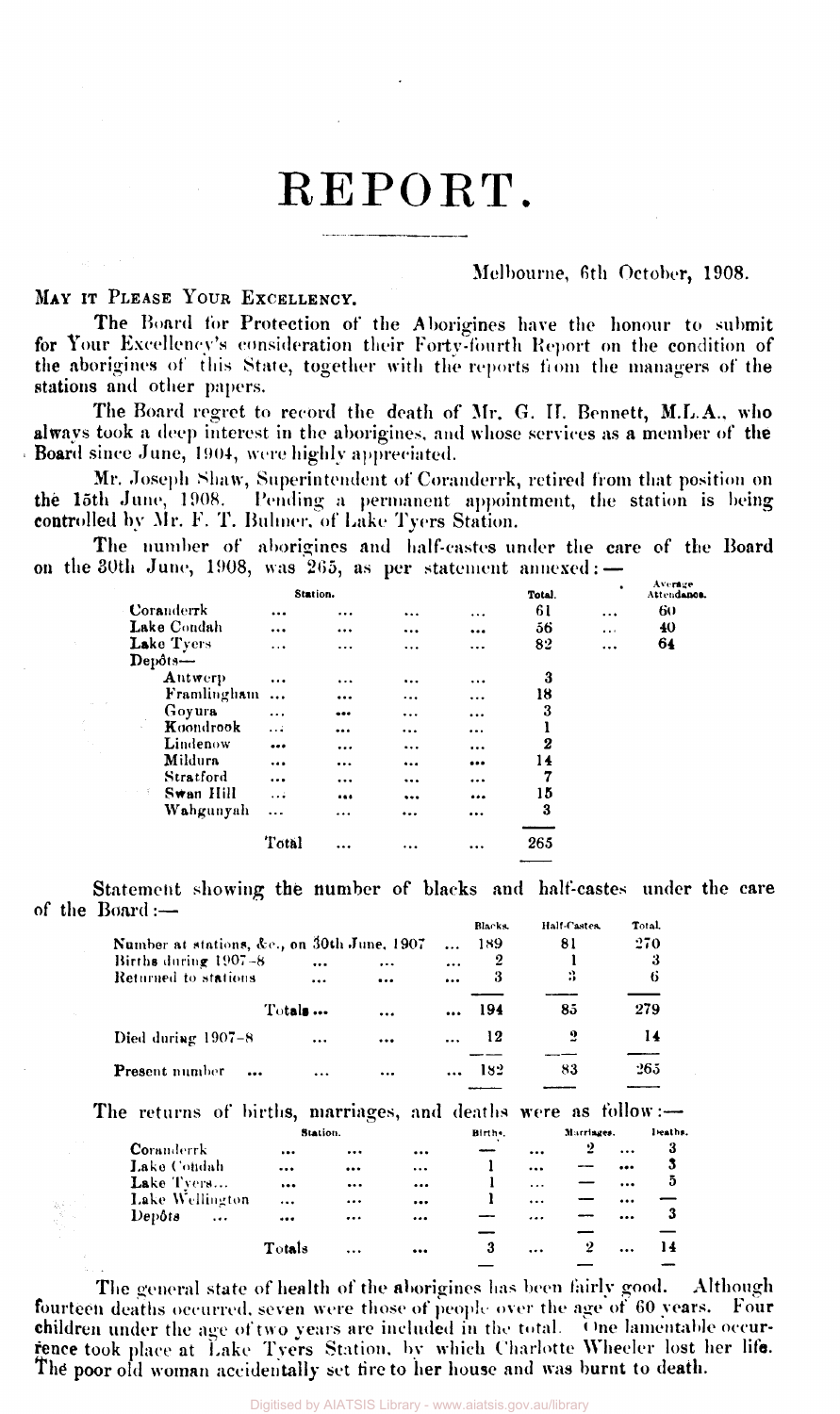The supplies received from the Penal Department have given general satisfaction. The provisions and stores obtained from the contractors under the Tender Board have been of good quality.

A tabulated statement showing the amount expended in administering to the wants of the aborigines for the past eighteen years is appended:—

STATEMENT OF AMOUNTS VOTED BY PARLIAMENT, OF REVENUE RECEIVED, AND OF NET COST OF BOARD FROM 1891 TO 1907.

| Year. | Amount Voted. |       | Amount Expended. |                    |       | Unexpended Vote. |                    |          | Revenue from Sale of<br>Produce, &c., paid into<br>Treasury. |                  |       |          | Net Cost of Board.  |             |       |              |                  |
|-------|---------------|-------|------------------|--------------------|-------|------------------|--------------------|----------|--------------------------------------------------------------|------------------|-------|----------|---------------------|-------------|-------|--------------|------------------|
|       |               | £     | 8.               | $\boldsymbol{d}$ . | £     | s.               | $\boldsymbol{d}$ . | £        | s.                                                           | J.               | £     | s.       | $\boldsymbol{d}$ .  |             | £     | 8.           | d.               |
| 1891  | $\ddotsc$     | 8,883 | $\theta$         | $\theta$           | 8,692 | 4                | 5                  | 190      | 15                                                           | 7                | 1,061 | 3        | $\ddot{\mathbf{5}}$ |             | 7,631 | 1            | $\mathbf 0$      |
| 1892  |               | 7,800 | $\Omega$         | $\bf{0}$           | 6,745 | 6                | 7                  | 1,054 13 |                                                              | 5                | 1,124 |          | 3                   |             | 5,621 | 5            | 4                |
| 1893  | $\cdots$      | 6,788 | $\bf{0}$         | $\theta$           | 5,578 | $\bf{0}$         | 5                  | 1,208    | -19                                                          |                  | 487   | $\bf{0}$ | 3                   |             | 5,091 | $\mathbf{O}$ | 2                |
| 1894  |               | 5,600 | $\Omega$         | $\Omega$           | 5,596 | 7                | 10                 | 3        | 12                                                           | 2                | 414   | 2        | 8                   |             | 5,182 | 5            | $\boldsymbol{2}$ |
| 1895  | $\cdots$      | 5,630 | $\bf{0}$         | $\theta$           | 5,515 | 19               | 9                  | 114      | $\bf{0}$                                                     | 3                | 560   | 15       | 4                   |             | 4,955 | 4            | 5                |
| 1896  |               | 5,501 | $\Omega$         | $\Omega$           | 5,459 | 17               | 3                  | 41       | 2                                                            | 9                | 409   | 10       | 6                   |             | 5,050 | 6            | 9                |
| 1897  |               | 5,497 | $\mathbf 0$      | $\Omega$           | 5,407 | 7                | 5                  | 89       | 12                                                           | 7                | $4+2$ | -11      | 7                   |             | 4,964 | 15           | 10               |
| 1898  |               | 5,515 | $\Omega$         | $\bf{0}$           | 5,451 | 14               | 10                 | 63       | 5                                                            | 2                | 215   | 10       | $\theta$            |             | 5.236 | 4            | 10               |
| 1899  | $\cdots$      | 5,523 | $\theta$         | $\theta$           | 5,080 | -17              | 4                  | 442      | $\boldsymbol{2}$                                             | 8                | 301   | 13       | 1                   |             | 4,779 | 4            | -3               |
| 1900  | $\cdots$      | 5,483 | $\Omega$         | $\theta$           | 4,845 | 0                | $\overline{4}$     | 639      | 19                                                           | 8                | 181.  | 14       | 6                   |             | 4,663 | 5.           | 10               |
| 1901  | $\cdots$      | 5,300 | $\bf{0}$         | $\bf{0}$           | 4,704 | 12               | 9                  | 595      | 7                                                            | 3                | 326   | 10       | 11                  |             | 4,378 | L            | 10               |
| 1902  | $\cdots$      | 5,182 | $\Omega$         | $\bf{0}$           | 4,633 | 7                |                    | 548 12   |                                                              | 5                | 431   | 5        | 3                   |             | 4,202 | 2            | 4                |
| 1903  | $\cdots$      | 4,870 | $\Omega$         | $\theta$           | 4,810 | 4                | 7                  | 59       | 15                                                           | 5                | 630   | 11       | 4                   |             | 4,179 | 13           | 3                |
| 1904  |               | 4,703 | $\bf{0}$         | $\theta$           | 4,406 | 15               | 9                  | 296      | $\overline{4}$                                               | 3                | 622   | 18       | 9                   |             | 3,783 | 17           | $\mathbf 0$      |
| 1905  |               | 4,569 | $\bf{0}$         | $\Omega$           | 4,152 | 18               | $\theta$           | 416      | 2                                                            | $\boldsymbol{0}$ | 354   | 16       | 3                   |             | 3,798 |              | 9                |
| -5966 | $\cdots$      | 4,359 | $\Omega$         | $\theta$           | 4,324 | 10               | 11                 | 34       | 9                                                            |                  | 359   | 11       | 5                   |             | 3.964 | -19          | 6                |
| 1907  |               | 4,087 | $\theta$         | $\bf{0}$           | 4,078 | 4                | 8                  | 8        | $15\,$                                                       | 4                | 512   | 8        | 1                   | $\bullet$ . | 3,565 | -16          | 7                |
| 1908* | $\cdots$      | 4.945 | $\theta$         | $\mathbf 0$        | 4,679 | $\bf{0}$         | $\Omega$           | 266      | $\bf{0}$                                                     | 0                | 279   | 3        | 3                   |             | 4.399 | 16           | 9                |

\* Including special vote of £1,000 for buildings, of which only £734 had been expended.

Statement of the total expenditure in connexion with each station-

|                |             | Expended from- |          |        |                  |                         |    |                         |           |          |   |              |
|----------------|-------------|----------------|----------|--------|------------------|-------------------------|----|-------------------------|-----------|----------|---|--------------|
| $V_{\rm{max}}$ | Station.    | Vote.          |          |        | Produce Accouut. |                         |    | Total,                  |           |          |   |              |
|                | Coranderrk  | $\cdots$       |          | 767 13 | $\mathbf{f}$ s.  | $\boldsymbol{d.}$<br>-5 |    | $\mathbf{E}$ s.<br>2 15 | d.<br>- 6 | £<br>770 |   | s. d.<br>811 |
|                | Lake Condah | $\cdots$       | $\cdots$ | 698 17 |                  | -6                      |    |                         | 99 16 10  | 798 14   |   | 4            |
|                | Lake Tyers  | $\cdots$       | $\cdots$ | 1,141  | 6                | -6                      | 97 | 3                       | -1        | 1,238    | 9 | - 7          |

The revenue received and paid into the Treasury was as follows :-

|                      |                               |       | Total    |          |                         |     |         |                         |         | 3 | -3  |
|----------------------|-------------------------------|-------|----------|----------|-------------------------|-----|---------|-------------------------|---------|---|-----|
|                      |                               |       | $\cdots$ |          | $\bullet\bullet\bullet$ |     |         |                         | 4       |   | -0  |
|                      | <b>Grazing Fees</b>           |       |          |          |                         |     | $1\,15$ | -3                      |         |   |     |
| $\ddot{\phantom{1}}$ | Framlingham-<br>Sale of Stock |       | $\cdots$ |          |                         |     | 2 11    | -9                      |         |   |     |
|                      |                               |       |          |          |                         |     |         |                         | £274 16 |   | - 3 |
|                      | ,                             | Hops  | $\cdots$ |          |                         | 241 | - 19    | 5                       |         |   |     |
|                      | , ,                           | Hides | $\cdots$ | 0.00     |                         | 4   | 9       | $\overline{\mathbf{4}}$ |         |   |     |
|                      | Sale of Stock                 |       |          | $\cdots$ |                         | £28 | -7      | - 6                     |         |   |     |
|                      | From Coranderrk-              |       |          |          |                         |     |         |                         |         |   |     |

The revenue from the stations, except Coranderrk, has been administered by the Board with satisfactory results. The accounts, which have been examined by an officer of the State Audit Office, are shown in Appendices VI. and VII.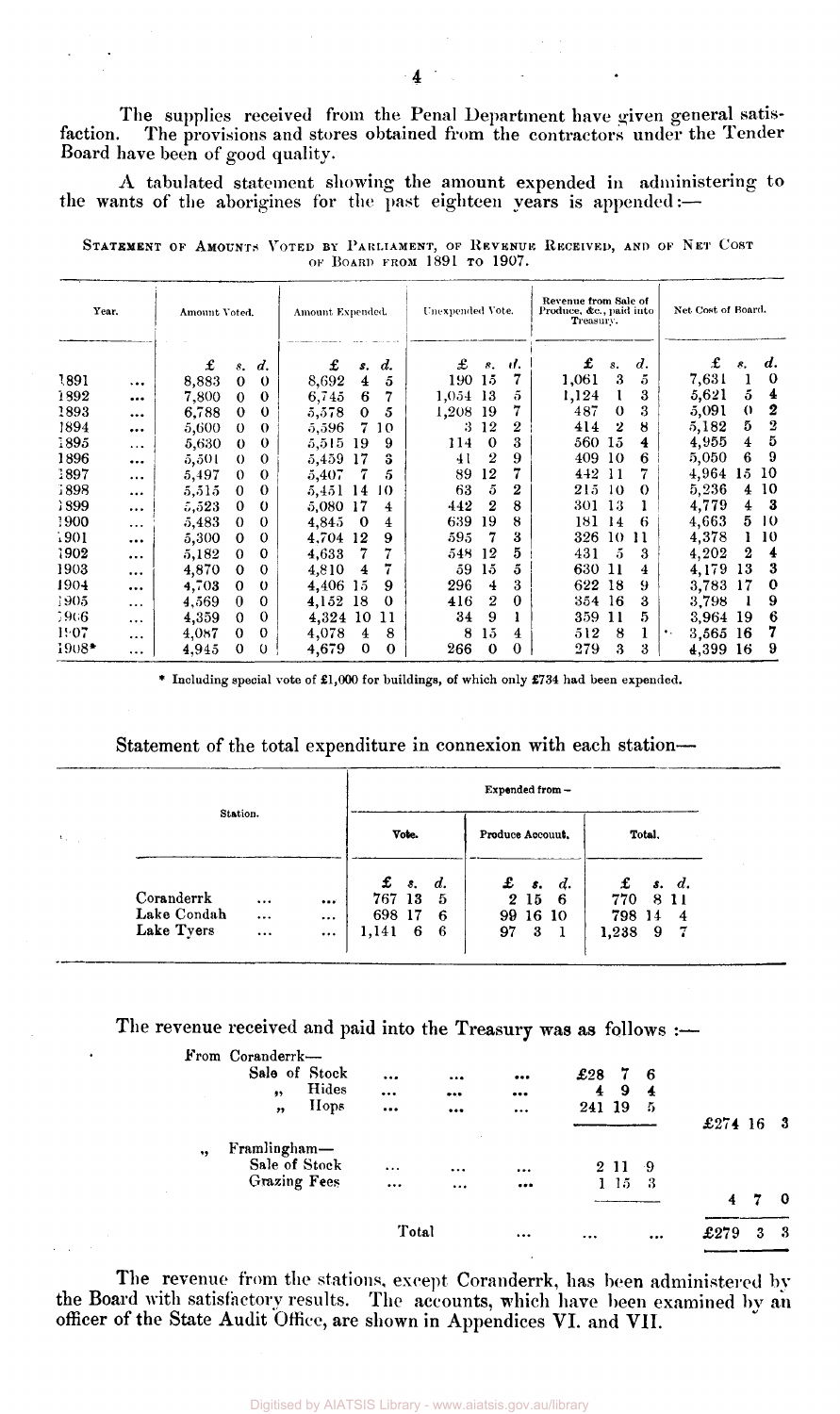The areas of land reserved for the use of the aborigines are as follow : $\rightarrow$ 

|                |           |                         |          |          |          |                         |          | Acres. |
|----------------|-----------|-------------------------|----------|----------|----------|-------------------------|----------|--------|
| Coranderrk     | $\cdots$  | $\cdots$                | $\cdots$ | $\cdots$ |          | $\cdots$                | $\cdots$ | 2,400  |
| Lake Condah    | $\cdots$  | $\bullet\bullet\bullet$ |          |          |          | $\cdots$                | $\cdots$ | 2,050  |
| Lake Tyers     | $\ddotsc$ | $\cdots$                |          |          | $\cdots$ | $\cdots$                | $\cdots$ | 4,000  |
| Colac          | $\cdots$  | $\cdots$                |          | $\cdots$ | $\cdots$ | $\cdots$                |          | 20     |
| Gayfield       | $\cdots$  |                         | $\cdots$ |          |          | $\bullet\bullet\bullet$ | $\cdots$ | 2,000  |
| Framlingham    | $\ddotsc$ | $\cdots$                |          | $\cdots$ | $\cdots$ |                         | $\cdots$ | 548    |
| Lake Moodemere |           | $\cdots$                |          |          |          | $\cdots$                | $\cdots$ | 21     |
|                |           |                         |          |          |          |                         |          |        |
|                |           |                         |          |          |          |                         |          | 11,039 |
|                |           |                         |          |          |          |                         |          |        |

The closing of the Lake Wellington Station (Ramahyuck) was effected on the 30th April, 1908. The stock—79) head of cattle—and the right to graze the reserve for three months, were disposed of by tender, realizing the sum of  $\pounds$ 450. Three adults and four children are still residing on the reserve, the other natives having been transferred to the Lake Tyers station, where six weatherboard cottages have recently been erected, and are living happily and contentedly. A special vote of  $\pounds1.000$ for the erection of cottages was granted by Parliament. Of that sum £734 has been expended, and the remainder will be required for a building now in progress.

The land belonging to the Lake Wellington reserve has been handed over to the Department for Lands.

Owing to the change of management at Lake Tyers Station, where Mr. R. W. Howe relieved the Rev. J. Bulmer, who still occupies the mission house and attends to the spiritual welfare of the aborigines, the Board have decided to erect a cottage for the manager, and preparations are being made to proceed with the building.

I have the honour to be,

Your Excellency's most obedient servant,

II. P. KEOGH,

Vice-Chairman.

His Excellency Sir T. D. G. Carmichael, Bart., &c., &c., &c.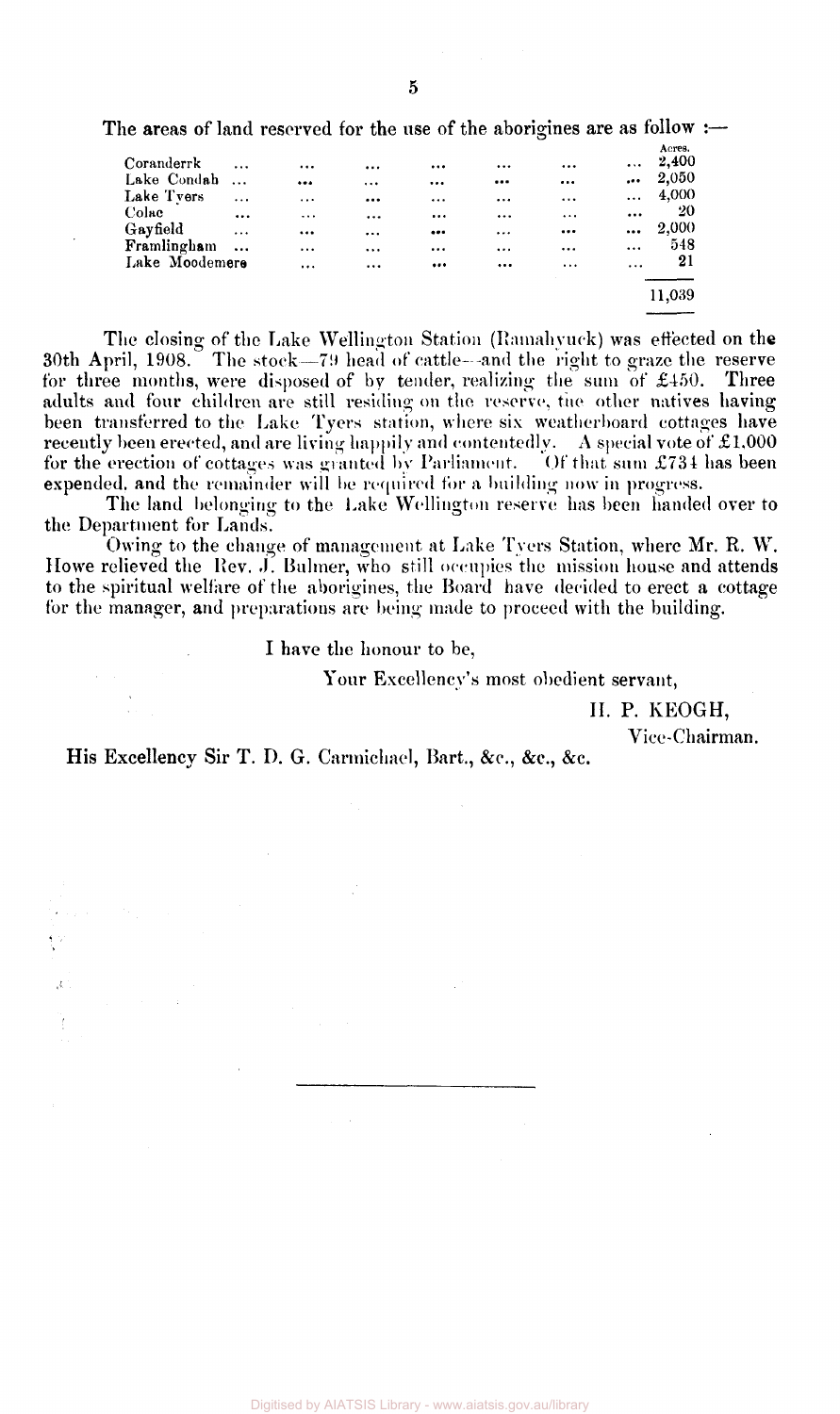#### APPENDIX I.

#### Coranderrk Aboriginal Station,

13th July, 1908.

The Secretary,

#### Board for Protection of Aborigines.

SIR,

I have the honour to forward the Report for this station for the year ended 30th June, 1908.

1. As I only took over the management on the 15th of last month, this Report will relate almost entirely to what was done by the late manager. The health of the people has been good. The doctor has been called in lately to two men who have swellings in their legs. The number living on the station during the year was as under :—

| 1907.     |           |           |     |           |     |           | Highest. Lowest. Daily Average. | 1908.    |           |          | Highest. Lowest. |          |      |                        | Daily Average. |
|-----------|-----------|-----------|-----|-----------|-----|-----------|---------------------------------|----------|-----------|----------|------------------|----------|------|------------------------|----------------|
| July      |           | $\ddotsc$ | 58  | $\cdots$  | 57  | $\cdots$  | 58                              | Januarv  |           |          | 61               | $\cdots$ | -60- | <b><i>Contract</i></b> | 60 5           |
| August    | $\cdots$  | $\cdots$  | 58. | $\sim$    | -57 | $\cdots$  | 58                              | February | $\cdots$  | $\cdots$ | -61              | $\cdots$ | -60- | $\cdots$               | 61.24          |
| September | $\cdots$  | $\cdots$  | 57  | $\ddotsc$ | 56  | $\cdots$  | 56                              | March    |           | $\cdots$ | 62.              | $\cdots$ | -60  |                        | -61            |
| October   | $\cdots$  | $\cdots$  | 61  | $\ddotsc$ | 56  | $\ddotsc$ | -60                             | April    |           | $\cdots$ | -60-             | $\cdots$ | -59  | $\cdots$               | -60            |
| November  | $\ddotsc$ | $\cdots$  | 63  | $\ddotsc$ | 62  | $\cdots$  | -61                             | May      |           | $\cdots$ | 61               | $\cdots$ | -60  | $\cdots$               | -6 I           |
| December  | $\cdots$  | $\cdots$  | 61  | $\cdots$  | 61  | $\ddotsc$ |                                 | June     | $\ddotsc$ | $\cdots$ | -61              | $\cdots$ | 60   | $\cdots$               | 61             |

2. There have been two marriages during the year. On 13th December, 1907, Alexander McRae was married to Mary E. Darby, in the Coranderrk church, by the Rev. James Spittal. On th**e** 17th Feb: uary, 1908, James Mullet was married to Mrs. Kate Johnston by the Rev. James Spittal, at the Manse, Healesville.

3. There have been no births during the year.

4. There have been three deaths during the year. On  $21$ st July, 1907, Dick Richards, aged 72 years, died of senile decay. On 11th September Samuel Rowan, aged 66 years, died of senile decay. On 12th January, 1908, Robert Wandin, aged 54 years, died of valvular disease, dilatation and failure of the heart.

5. Religious services have been discontinued in the morning during the very cold weather. Regular services have been held on every alternate Sunday by the Rev. James Spittal, and on the other Sunday by the manager. Sunday school has been regularly conducted by Mrs. Shaw and her daughters, and is continued by Miss Shaw and the acting manager. Miss Shaw also conducts a Service of Song every Sunday evening, in which the natives join very heartily, as in all these services.

6. The children of school age attend the Badger Creek State school, and are reported to make satisfactory progress.

- 7. The land reserved for the natives is the same as last year, something over 2,000 acres, a large portion of it being subject to flood.

8. About 30 acres have been under crop—in hops, hay, and potatoes.

9. The live stock is as follows: - 39 cows, 35 heifers, 43 steers, 2 bulls, 14 horses, 6 working bullocks ; total, 139.

10. Cows are milked every morning by the natives for their own use.

11. Thirty-one beasts have been killed for meat during the year—10 cows, 18 steers, and 3 heifers, Meat is given out twice a week-1 lb. per day for each adult, and  $\frac{1}{2}$  lb. for children under 10 years.

12. The buildings are the same as last year—20 houses for natives, the manager's, and schoolmaster's houses ; storerooms, butcher's shep, stable, barn, cart shed, chaff house, tool shop and hop kilns. The natives' houses are fairly clean and tidy, but they require constant inspection by the matron or manager.

13. The hop garden is still worked by the natives. All who work are paid so much an hour and supplied with food, medical comforts and attendance as required.

14. The total sum returned from Coranderrk this year has been: $-F$ or hops, £241 19s. 5d.; for  $5$  hides,  $\pounds 4$  9s. 4d.; sale of stock,  $\pounds 28$  7s 6d.

15. Before concluding, I cannot omit referring to the loss the station has sustained by the death of Robert Wandin. He had been on the station from its very beginning, and for many years he had been an influence for good among the natives and a great assistance to the manager, His son Joseph, who is a State schoolmaster, is stationed at Mordialloc, and is a credit to the station. Since I took charge the time of the men has been spent in repairing fences, ploughing the hop ground and getting firewood. In conclusion, I beg to thank the Board for prompt and ready attention to the wants of the people.

1 have the honour to be,

Your obedient servant,

JOHN MACKIE,

Acting Manager.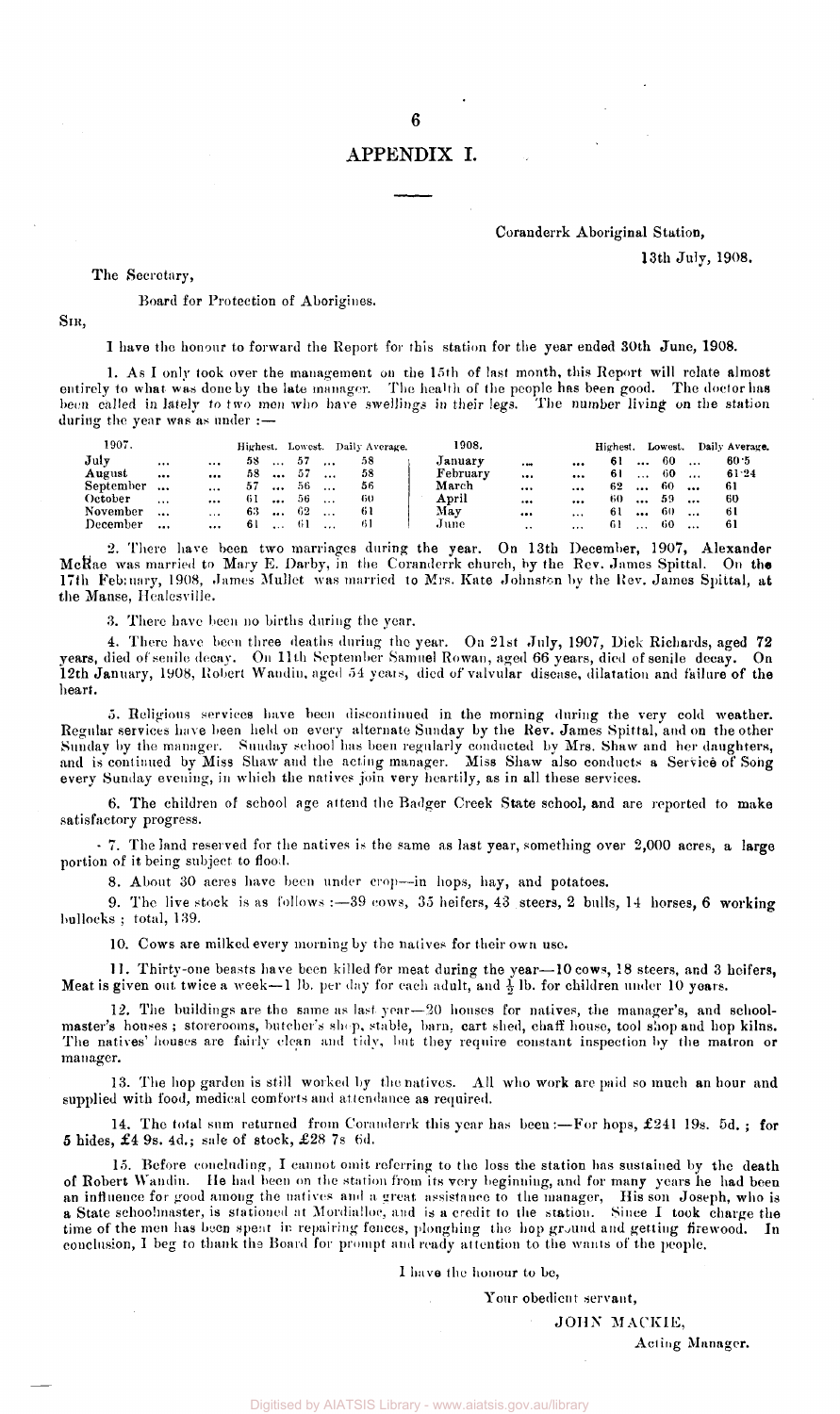#### APPENDIX II.

#### Mission Station, Lake Condah, Milltown, 13th July, 1907.

SIB,

In compliance with your request I herewith forward my Annual Report with regard to this station and the aborigines under my charge for the year ending 30th June, 1908.

1. The attendance during the past twelve months was as follows :—Highest number, 48 ; lowest, 33.

|           | Daily $\Lambda$ verage. |          | Total. |          | Daily Average. |          | Total. |
|-----------|-------------------------|----------|--------|----------|----------------|----------|--------|
| July      | 39                      | $\cdots$ | 55     | January  | 42             | $\cdots$ | 61     |
| August    | 39                      |          | 55     | February | 42             | $\cdots$ | 59     |
| September | 37                      |          | 53     | March    | 48             | $\cdots$ | 58     |
| October   | 33                      | $\cdots$ | 57     | April    | 45             | $\cdots$ | 57     |
| November  | 37                      |          | 57     | Mav      | 43             | $\cdots$ | 55     |
| December  | 41                      |          | 57     | June.    | 44             | --       | 56     |

| 2.              |                  | BIRTHS.                                   |                               |         |  |  |  |  |  |  |  |
|-----------------|------------------|-------------------------------------------|-------------------------------|---------|--|--|--|--|--|--|--|
| Date.           | Sex.             | Name.                                     | Parents' Names.               | Colour. |  |  |  |  |  |  |  |
| 28th July, 1907 | Male<br>$\ldots$ | Clifford Neville<br>$\ddotsc$<br>$\cdots$ | Albert White<br>  Dinah White | Black.  |  |  |  |  |  |  |  |

#### MARRIAGES.

|                                | Names. |              |                                   | Dates.                               | ٠         | Colours.                            |
|--------------------------------|--------|--------------|-----------------------------------|--------------------------------------|-----------|-------------------------------------|
| Samuel Mobourne<br>Ethe Albort |        | $\cdots$<br> | $\bullet$ $\bullet$ $\bullet$<br> | $\left\{\right\}$ 9th December, 1907 | $\ddotsc$ | $\frac{1}{\pi}$ Black<br>Half-caste |

DEATHS.

| Date.                                                                    | Name.                                                                  | Sex.                 | Cause of Death.                                                                       | Colour.      | Age.           |                                         |
|--------------------------------------------------------------------------|------------------------------------------------------------------------|----------------------|---------------------------------------------------------------------------------------|--------------|----------------|-----------------------------------------|
| <b>August 26th, 1907</b><br><b>August 26th, 1907</b><br>March 21st, 1908 | James Courtwine<br>Anthony Johnson<br>$\cdots$<br>Hugh James Courtwine | Male<br>Male<br>Male | Morbis Cordis<br><br>$\cdots$<br>Pneumonia<br><br>$$<br>Pneumonia<br>$\cdots$<br>32.9 | <br>$\cdots$ | Black<br>Black | 78 years<br>l year<br>Black   18 months |

3. Religious instruction was imparted daily, full church service was held on Sundays—mornings and evening. Sunday school and singing classes were also regularly kept, and are well attended.

4. Secular instruction is given by a teacher under the Education Department, and the recently appointed teacher, Miss Black, appears to be energetic and able, and no doubt will do good work among the children.

5. The stock on-hand is as follows:—Cows, 37 ; calves, 49 ; heifers, 45 ; steers, 23 ; ewes, **130;** lambs, 22 ; wethers, 46 ; bulls, 1 ; rams, 1 ; horses, 6.

6. The buildings are 24, inclusive of church, school, and mission house.

7. Five acres more under cultivation for potatoes and seven with oats for hay. The yield of both **was** poor, and was all used on the station. The fruit supply was also inferior in quality and less in quantity than usual, as the season was unfavorable and the birds were very destructive.

8. The work done during the year was chiefly clearing ground, trimming young wattles, and putting up  $2\frac{1}{2}$  miles of post and rail fences, to replace those which were destroyed by bush fires.

9. The health of the people and their conduct were fair.

10. No half-castes reside here, except those who can do so lawfully.

11. The rations and clothing were all of good quality; and I desire to tender my best thanks to the Board for them, on behalf of the natives.

12. I would recommend that a rabbit-proof wire-netting fence should be erected on the line marked out by Mr. Ord, surveyor, and, when this is completed, all that is cut off should be bunded over to the Lands Department—which will be nearly 1,000 acres. If this were done the blacks would still have enough of land, and could look better after what is left, while that which is surveyed off could be Utilized for other purposes.

1 have the honour to be, Sir,

Your obedient servant.

J. H. STAHLE.

The Acting Secretary B.P.A., Melbourne.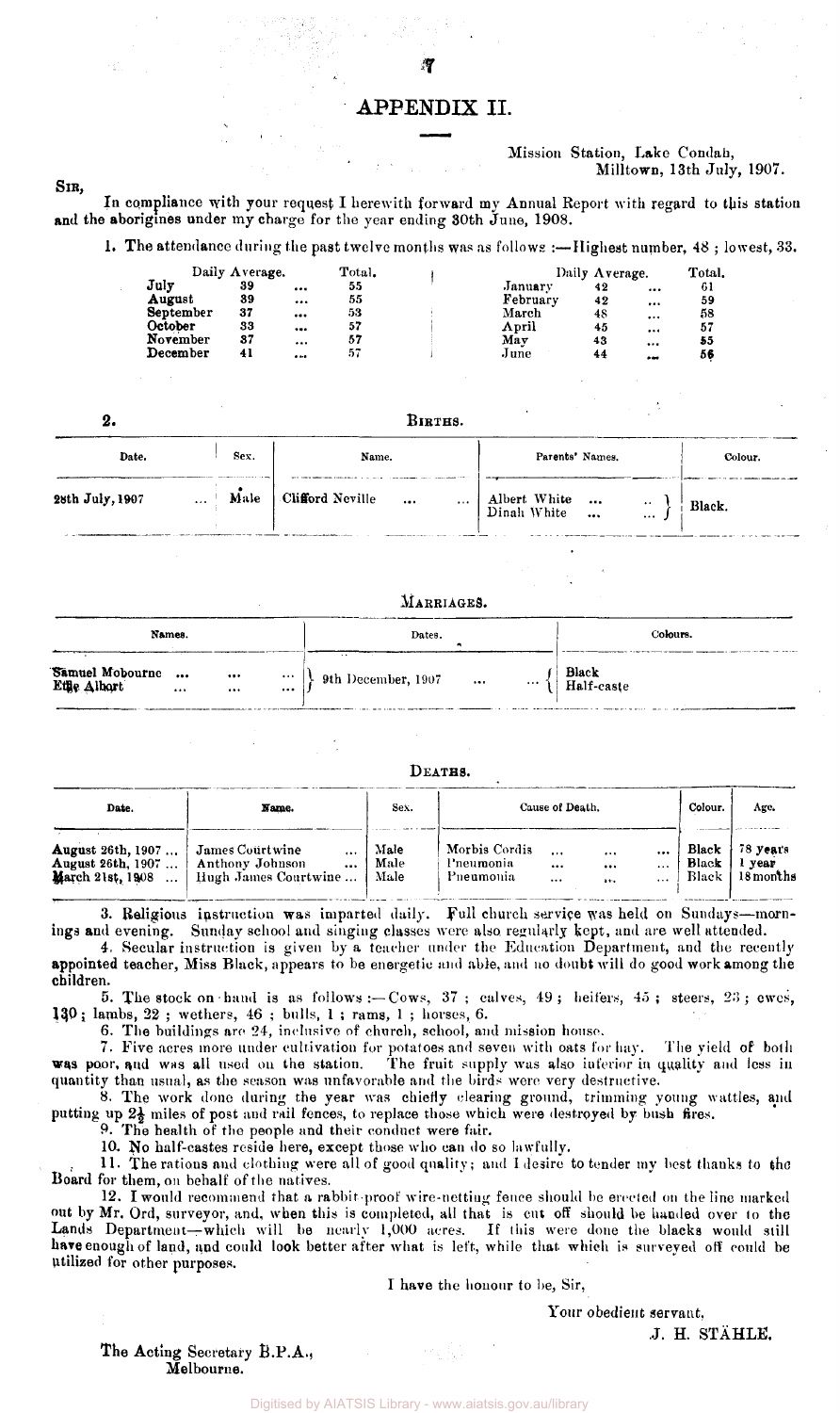### APPENDIX III.

SIR,

Lake Tyers, 15th July, 1908.

The Secretary Board for Protection of Aborigines, Chief Secretary's Office.

1908. I have the honour to forward you the Annual Report for Lake Tyers for the year ending 30th June,

1. The number of aborigines who attended the station was as follows :-

|           |          |           |         |          | ATTENDANCE. |                 |          |          |         |           |          |
|-----------|----------|-----------|---------|----------|-------------|-----------------|----------|----------|---------|-----------|----------|
| 1907.     |          |           |         |          |             | 1908.           |          |          |         |           |          |
|           |          |           | Lowest. |          | llighest.   |                 |          |          | Lowest. |           | Highest. |
| July      | $\cdots$ | $\cdots$  | 59      | $\cdots$ | 40          | January         |          | $\cdots$ | 73      | $\cdots$  | 65       |
| August    | $\cdots$ | $\cdots$  | $-64$   | $\cdots$ | 63          | February        | $\cdots$ | $\cdots$ | 70      | $\bullet$ | 61       |
| September |          |           | 72      |          | 67          | March           |          |          | 67      | $\cdots$  | 63       |
| October   | $\cdots$ | $\bullet$ | 72      | $$       | 67          | April           |          |          | 63      | $\cdots$  | 61       |
| November  |          |           | 57      |          | 52          | May<br>$\cdots$ | $\cdots$ |          | 69      | $\cdots$  | 60       |
| December  |          |           | 70      |          | 66          | $June \ldots$   | $\cdots$ | $\cdots$ | 69      | $\cdots$  | 67       |
|           |          |           |         |          | Daily       | average 64.     |          |          |         |           |          |

2.

BIRTH.

| Date.              | Sex. | Name.                    | Parents' Names.                                   | Colour.    |
|--------------------|------|--------------------------|---------------------------------------------------|------------|
| January 23rd, 1908 | Male | Alfred Gason<br>$\cdots$ | Bertrand Stephen<br>$\cdots$<br>Polly Stephen<br> | Black<br>" |

#### DEATHS.

| Date.                                                                                                                                                                          | Sex. | Name.                                                                         |                                               | Colour.                                  | Cause of Death.                                                                                                                                                                 | Age.                                                    |
|--------------------------------------------------------------------------------------------------------------------------------------------------------------------------------|------|-------------------------------------------------------------------------------|-----------------------------------------------|------------------------------------------|---------------------------------------------------------------------------------------------------------------------------------------------------------------------------------|---------------------------------------------------------|
| July 23rd, 1907 $\ldots$   Male $\ldots$   David McDougali<br>October 14th, 1907 $\vert$ Larry Johnson<br>October 16th, 1907   Female   Mildred May Scott<br>$J$ une 8th, 1908 |      | March 14th, 1908  Male    Harry Herbert Johnson<br>Female   Charlotte Wheeler | $\ddotsc$<br>$\cdots$<br>$\cdots$<br>$\cdots$ | Black<br>, 1, 3<br>$\cdots$<br>51<br>, , | <br>  Pneumonia<br>$\cdots$<br>$\cdots$<br>$\cdots$<br>$\cdots$<br>Bronchial Pneumonia<br>$\ddotsc$<br>Enteric Colitis<br>$\ldots$ Accidentally burned to death $\mid 61$ years | 22 years<br>55,<br>11 months<br>$\dots$   14<br>$\cdot$ |

There have been no marriages.

3. The usual religious services have been regularly held by the Rev. John Bulmer on week days and Sundays, and the services have been generally well attended. The Sunday school is carried on by Miss E. Bulmer. The day school is under the care of Miss Christensen, the teacher appointed by the Education Department.

4. The reserve consists of 4,000 acres. A boundary fence 3 miles and 60 chains in length has just been erected, and the whole of the reserve is now enclosed. This work was done by the aborigines. About 14 acres are cultivated, four of which are planted with fruit-trees ; 7 acres are under oats, and 3 acres are used for growing potatoes and other vegetables for the station.

5. The stock on the station consists of 4 cows, 3 heifers, 1 bull, 155 ewes, 94 lambs, 3 rams, and 4 horses; 158 sheep and 7 head of cattle have been slaughtered, and 19 sheep have died.

6. The number of dwelling-houses on the station was increased by the building of six new houses, but since they were erected two of the old ones were accidentally burned down, reducing the increase in the number to four.

7. The employment of the men has consisted of fencing, clearing scrub, ringing trees, gardening and other station work,

8. The men do not now hunt much for native game, as they are regularly supplied with beef or mutton at the rate of 1 lb. per head per day, with half that quantity for children over one year.

9. Several of the men take intoxicating drink whenever they can get it; and I am sorry to say that they always seem able to get white men to supply them with it whenever they go away from the station.

10. The health of the people during the past year has been fairly good.

11. In conclusion, I desire to state that the supplies of rations and clothing have been of good quality and liberal in quantity, and I wish to express my best thanks to the Board and to you for the constant and regular supply of food and clothing, and also for your prompt attention to all requests for everything required for the comfort and happiness of the people.

I have the honour to be, Sir,

Your obedient servant,

R. W. HOWE.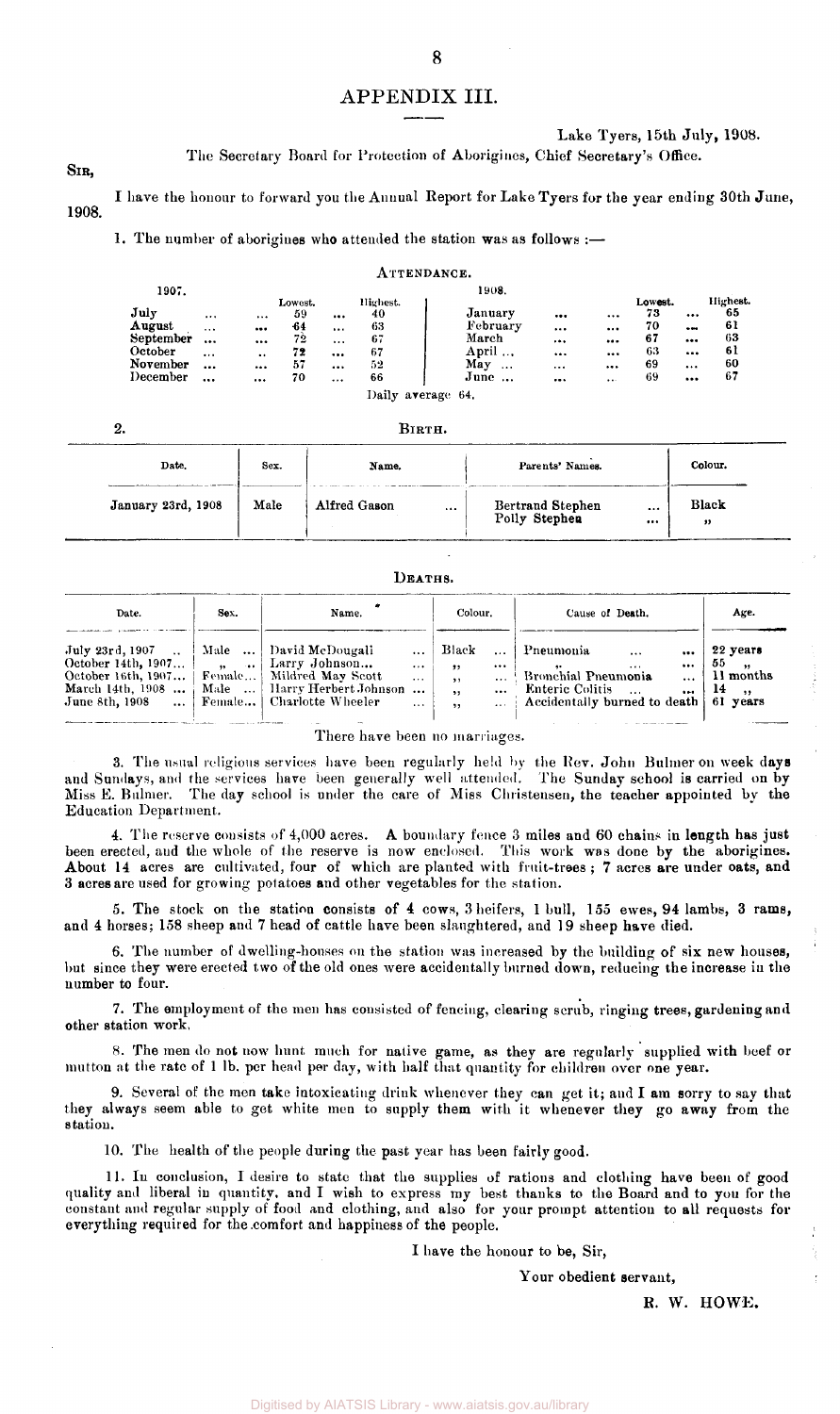## APPENDIX IV.

**9** 

### Woodford,

8th August, 1908.

SIR,

In accordance with instructions I beg to forward the following Report of the state and condition of the blacks at the Framlingham Station for year ending 30th June,  $1908:$ 

1. The number of blacks attending the station for each month of the past twelve months are as follows:—July, 19 ; August, 18; September, 18 ; October, 16 ; November, 16; December, 19; January, 16; February, 19 ; March, 17 ; April, 17; May, 19 ; June, 18. Total daily average, 18.

2. No births. One death—Rosie Austin, aged 58 years, died at the Warrnambool Hospital, 22nd November, 1907. The certificate stated the cause of death was gangrene of the foot and debility. No marriages.

3. Religious instructions are held on the station every Sunday, and are well attended by adults and children. No other religious instructions are given the children during week days.

4. For secular education the children attend the Purnim State school, about 2 miles away.

5. The station reserve contains 500 acres, fenced, and watered by the River Hopkins, divided into paddocks, and occupied as follows : —

| General reserve<br>$\ddotsc$ | $\ddotsc$ |          | .        |           | Acres.<br>212 |
|------------------------------|-----------|----------|----------|-----------|---------------|
| Mrs. Brown<br>$\ddotsc$      |           | $\cdots$ | $\cdots$ |           | -80           |
| Wm. Good<br>$\cdots$         | $\cdots$  | $\cdots$ | $\cdots$ |           | 84            |
| John Wyselaskie              | $\cdots$  |          | $\cdots$ | $\ddotsc$ | 84            |
| Frank Clarke                 | $\cdots$  | $\cdots$ | $\cdots$ | $\cdots$  | 40            |
|                              |           |          |          |           |               |
|                              | Total     |          |          |           | 500           |

The persons named above occasionally take in cattle to graze at various fees from the public, and also milk a few cows themselves. They sell the milk to the local butter factory. The general reserve is used by the blacks of the station for grazing their horses thereon, and occasionally by the public, the fees being collected by me, as local agent, and forwarded for payment to the Treasury in the usual way. None of the land is cultivated by the blacks.

6. There are two cows on the station, and two calves, the property of the Board—one is at present milking and the other dry. These cows are used by the blacks to supply them with milk.

7. There are seven (7) cottages on the station, all in use and in a fair state of preservation. The cottages are kept clean by the occupiers. No stock or produce was sold during the year.

8. Some of the blacks and their children engage in hop-picking at Timboon in the season, and a few of the men find work on the different stations during the shearing. The balance of their time is spent trapping rabbits, basket making, and idling about. The children follow the same line of life as their parents.

9. The adults receive an allowance of meat weekly, which they supplement by rabbit flesh. The blacks on the station are now living soberly. One of them was in the habit of indulging in intoxicating liquors occasionally at races and such gatherings, but an intimation to him that if he continued to do so he would be put off the station had the effect of stopping that practice.

10. All the half-castes coming under the operation of the law are still on the station under the usual certificates. None of them are apprenticed as servants.

11. The rations and clothing supplied during the year have been of good quality and given every satisfaction to the people.

The fences are getting into disrepair, and would require a few pounds spent on them to make them cattle proof.

Mrs. Saunders and her boy have left the station, and gone to live with her daughter at Colac.

M. J. GLEESON,

Local Guardian.

Wm. J. Ditchburn, Esq.,

Acting Secretary Aborigines Board,

Melbourne.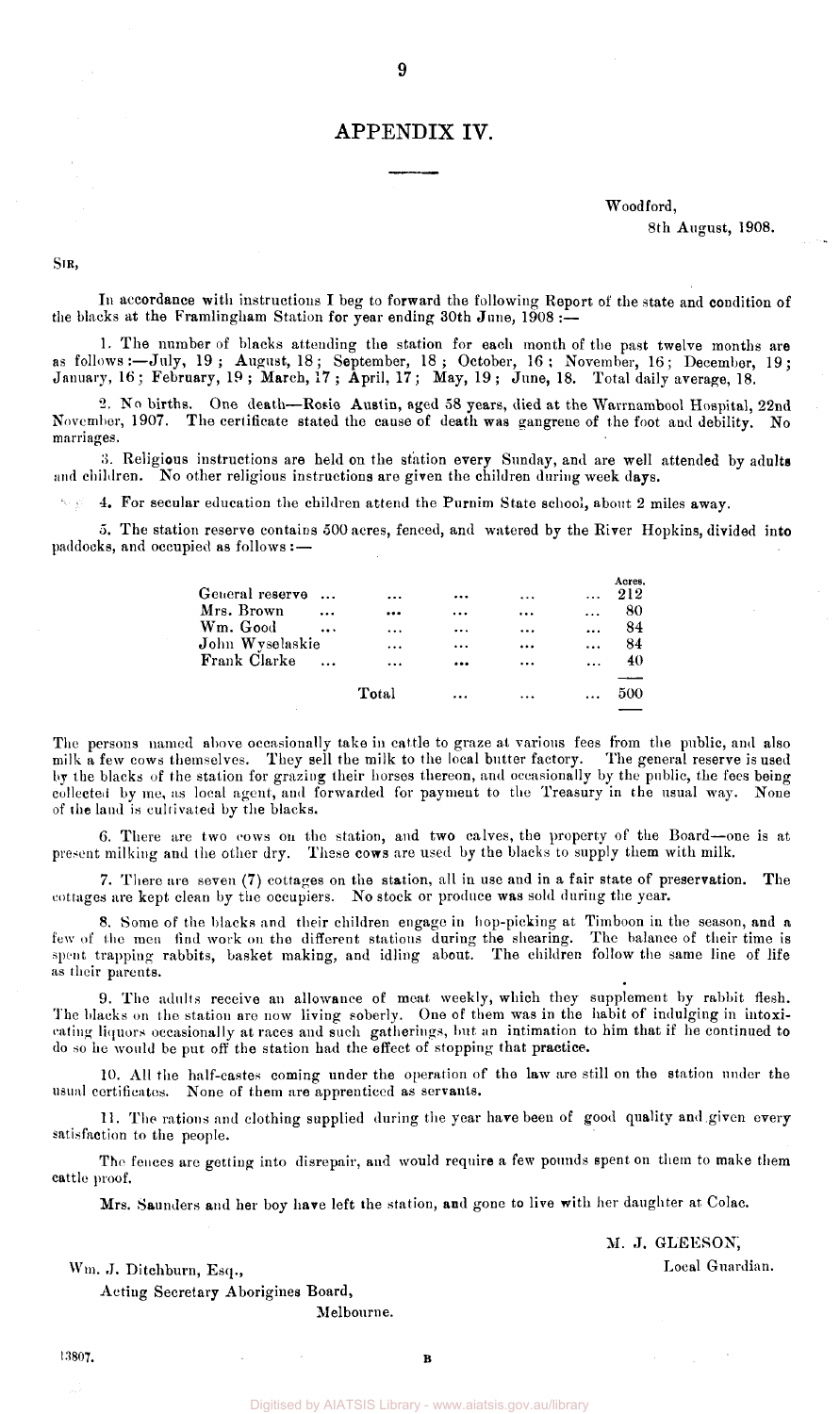## APPENDIX V.

#### FINANCIAL YEAR, 1907-8.

STATEMENT showing the Amounts expended on the various Stations and Depôts from 1st July, 1907, to 30th June, 1908.

| Station.                                 | Attendance | Medical<br>and<br>Medicines. |                    | Stores, Provi-<br>sions, Clothing,<br>Transport, and<br>Incidentals. |                            | Repairs and  | lumove-<br>ments to<br>Stations. |                | Purchase of<br>Stock, Seeds.<br>penses of<br>Cultivation. | Labour.<br>and Ex- |                  |          | Temporary<br>Assistance. |                |           |              | Travelling<br>Expenses. |                | Stationery. |                |   | Postage.       |          |             | Total.      |                |
|------------------------------------------|------------|------------------------------|--------------------|----------------------------------------------------------------------|----------------------------|--------------|----------------------------------|----------------|-----------------------------------------------------------|--------------------|------------------|----------|--------------------------|----------------|-----------|--------------|-------------------------|----------------|-------------|----------------|---|----------------|----------|-------------|-------------|----------------|
|                                          | £          |                              | s. d.              |                                                                      | $x \, s \, d.$             | £            |                                  | s, d           | £                                                         |                    | s. d.            | £        |                          | s. d.          |           |              | $f$ s, d,               |                |             | $\pounds$ s.d. |   | $\pounds$ s.d. |          | £           | $s$ , $d$ , |                |
| Coranderrk<br>$\ddotsc$                  | 44         | $\overline{2}$               | 3                  |                                                                      | $405 \t1 \t0$              | 19           | 5                                | $\overline{4}$ | 283 10 6                                                  |                    |                  |          | $7\,13$                  | $\overline{4}$ | 6         |              | $8 \t0$                 |                |             | 0130           |   | $\bf{0}$       | $\theta$ | 767 13 5    |             |                |
| Framlingham<br>$\ddotsc$                 |            |                              | $20\quad 0\quad 0$ | 158 12 3                                                             |                            |              | $\cdots$                         |                |                                                           | $\cdots$           |                  |          | $\cdots$                 |                |           |              | 4 10 2                  |                | $\cdots$    |                |   | $\ddotsc$      |          | 183 2 5     |             |                |
| Lake Condah<br>$\ddotsc$                 |            | 20 8 9                       |                    | 434 4 10                                                             |                            | 24           | $\mathbf{2}$                     | -6             | 58 10                                                     |                    | $\boldsymbol{2}$ | 159 12 3 |                          |                |           | $\cdots$     |                         |                | 1190        |                |   | $\cdots$       |          | 698 17 6    |             |                |
| Lake Tyers<br>$\cdots$                   | 16         | $\boldsymbol{2}$             | $\sqrt{2}$         | 667 6                                                                | $\boldsymbol{\mathcal{S}}$ | 115          |                                  | $5\quad 6$     | 58 11 11                                                  |                    |                  | 270 13   |                          | 6              | 11.7      |              | -11                     |                | 119         | $\theta$       |   | $\cdots$       |          | $1,141$ 6 6 |             |                |
| Lake Wellington                          |            | $9\quad 3$                   | -6                 | 130 8                                                                | $\mathbf{0}$               |              | $\ddotsc$                        |                | 22 14                                                     |                    | $\overline{4}$   |          | 99 11                    | 8 <sup>8</sup> |           |              | 7 7 10                  |                | 1 15        | $\Omega$       |   | $\cdots$       |          | 271         |             | 0 <sub>4</sub> |
| Melbourne<br>and<br>Depôts<br>$\cdots$   | 10         |                              | $4\quad0$          | $269$ 15 6                                                           |                            | $\mathbf{H}$ |                                  | $9\quad 4$     |                                                           |                    |                  |          |                          |                | 77        | $\mathbf{1}$ | $\theta$                | $2^{\circ}$    | 3           | $\mathbf{0}$   |   | 7              | $\Omega$ | 377 19 10   |             |                |
| $\rm \bf Totals$<br>$\cdots$<br>$\cdots$ | 120        | 011                          |                    | 2,065                                                                | 7 10                       | 170          |                                  | 28             | 423                                                       |                    | 6 11             | 537 10   |                          | 9              | 106 14 11 |              |                         | 8 <sup>1</sup> | 9           | $\Omega$       | 8 | 7.             | $\theta$ | 3,440       |             | 0 <sub>0</sub> |

H. P. KEOGH, Vice-Chairman.

WM. J. DITCHBURN, Acting Secretary.

Melbourne, 12th September, 1908.

## APPENDIX VI.

#### PRODUCE ACCOUNT.

STATEMENT OF RECEIPTS AND DISBURSEMENTS FOR THE PERIOD FROM THE 1ST AUGUST, 1907, TO THE

30TH JUNE, 1908.

| Receipts.                                       |                       |                               | Disbursements.                                                                   |              |
|-------------------------------------------------|-----------------------|-------------------------------|----------------------------------------------------------------------------------|--------------|
| 1908.                                           |                       |                               | 1908.                                                                            |              |
| June $30-$                                      | £<br>s, d.            | £<br>$s$ .<br>$\mathcal{U}$ . | June 30-                                                                         |              |
| To sale of stock (including bal-                |                       |                               | £<br>s. d.<br>By stock                                                           | $\mathbf{0}$ |
| ance of £54 12s, 9d, from                       |                       |                               | 105<br>$\cdots$<br>$\cdots$<br>$\sim$ $\sim$ $\sim$<br>", Expenses re wool       |              |
| Ramahyuck)<br>$\ldots$                          |                       | 677<br>6                      | $2-5$<br>5.<br>$\ddotsc$<br>$\ddot{\phantom{a}}$<br>$\cdots$<br>bark             |              |
| ", Wool(including balance of                    |                       |                               | 19 14 6<br>$, \,$<br>,,<br>$\cdots$<br>$\cdots$<br><br>Wages (including balance  |              |
| £17 7s. 9d. from Lake                           |                       |                               | £19 13s. 10d.<br>, 1.<br>from Lake Tyers)                                        |              |
| Condah)<br>$\cdots$<br>$\cdots$                 |                       | 72 10<br>8                    | 94<br>24<br>$\cdots$<br>$\cdots$<br>"Sundries                                    |              |
| $,$ Bark<br>$\cdots$<br>$\cdots$                |                       | $\sqrt{2}$<br>84<br>5         | 59<br>8<br>$\cdots$<br>$\cdots$<br>$\cdots$<br>$\cdots$                          |              |
| " Hides<br>$\cdots$<br>$, \, \cdot$<br>$\cdots$ |                       | 39<br>7<br>9                  | $\mu$ , Typewriter $\mu$ .<br>$\bf{0}$<br>29<br>$\cdots$<br>$\cdots$<br>$\cdots$ | - 0          |
| ,, Sundries-                                    |                       |                               | ", Contractor's deposit refunded<br>35<br>$0 \quad 0$<br>                        |              |
| Royalty on sleepers<br>$\cdots$                 | 31 11 3               |                               | ,, Balance in Bank<br>9<br>6S6<br>$\cdots$                                       | $\mathbf{0}$ |
| Sale of buggy and two                           |                       |                               |                                                                                  |              |
| horses<br>$\cdots$<br>$\cdots$                  | 18<br>$\bf{0}$<br>- 0 |                               |                                                                                  |              |
| Sale of bullock dray                            | $\theta$<br>$\Omega$  |                               |                                                                                  |              |
| $\cdots$                                        |                       | 54 11<br>-3                   |                                                                                  |              |
| Deposit on contract for<br>$\cdots$             |                       |                               |                                                                                  |              |
| the building of cottages                        |                       |                               |                                                                                  |              |
| at Lake Tyers                                   |                       | 35<br>$0\quad 0$              |                                                                                  |              |
| $\cdots$                                        |                       |                               |                                                                                  |              |
|                                                 |                       | £963 14                       |                                                                                  |              |
|                                                 |                       |                               |                                                                                  |              |
|                                                 |                       |                               |                                                                                  |              |

12th September, 1908. J. MITCHELL, Inspecting Officer. Audited and found correct,

## H. P. KEOGH, Vice-Chairman.

WM. J. DITCHBURN, Acting-Secretary.

Digitised by AIATSIS Library - www.aiatsis.gov.au/library